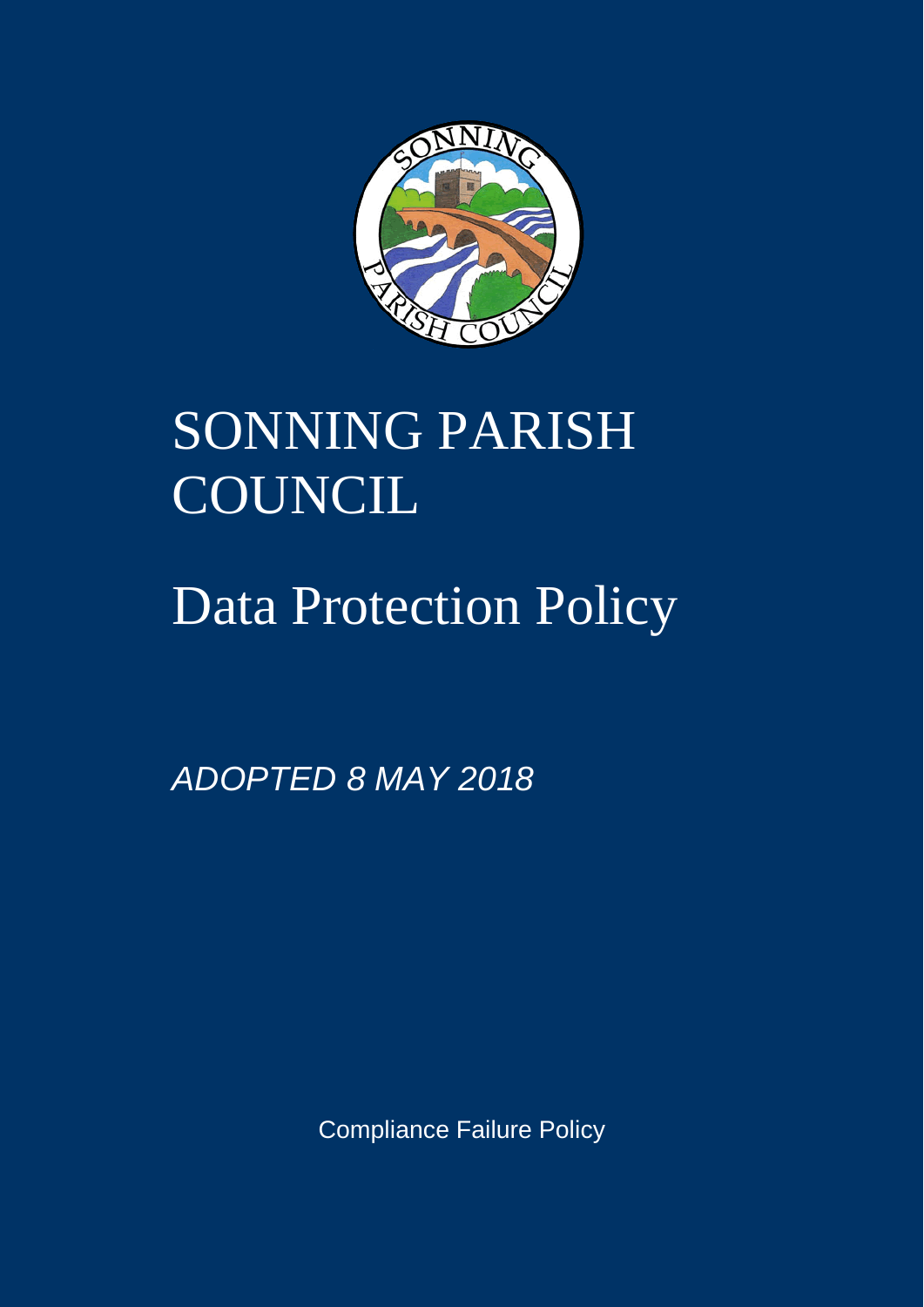### **Introduction**

We hold personal data about our employees, clients, suppliers and other individuals for a variety of business purposes.

This policy sets out how we seek to protect personal data and ensure that staff understand the rules governing their use of personal data to which they have access in the course of their work. In particular, this policy requires staff to ensure that the Data Protection Officer (DPO), be consulted before any significant new data processing activity is initiated to ensure that relevant compliance steps are addressed.

### **Definitions**

| <b>Business</b><br>purposes | The purposes for which personal data may be used by us:                                                                                                                                                       |  |  |
|-----------------------------|---------------------------------------------------------------------------------------------------------------------------------------------------------------------------------------------------------------|--|--|
|                             | Personnel, administrative, financial, regulatory, payroll and business                                                                                                                                        |  |  |
|                             | development purposes.                                                                                                                                                                                         |  |  |
|                             | Business purposes include the following:                                                                                                                                                                      |  |  |
|                             | Compliance with our legal, regulatory and corporate<br>governance obligations and good practice                                                                                                               |  |  |
|                             | Gathering information as part of investigations by<br>regulatory bodies or in connection with legal proceedings<br>or requests                                                                                |  |  |
|                             | Ensuring business policies are adhered to (such as policies<br>$\sim$ 100 $\mu$<br>covering email and internet use)                                                                                           |  |  |
|                             | Operational reasons, such as recording transactions,<br>training and quality control, ensuring the confidentiality of<br>commercially sensitive information, security vetting, credit<br>scoring and checking |  |  |
|                             | - Investigating complaints                                                                                                                                                                                    |  |  |
|                             | - Checking references, ensuring safe working practices,                                                                                                                                                       |  |  |
|                             | monitoring and managing staff access to systems and                                                                                                                                                           |  |  |
|                             | facilities and staff absences, administration<br>and                                                                                                                                                          |  |  |
|                             | assessments                                                                                                                                                                                                   |  |  |
|                             | Monitoring staff conduct, disciplinary matters                                                                                                                                                                |  |  |
|                             | <b>Marketing our business</b>                                                                                                                                                                                 |  |  |
|                             | <b>Improving services</b>                                                                                                                                                                                     |  |  |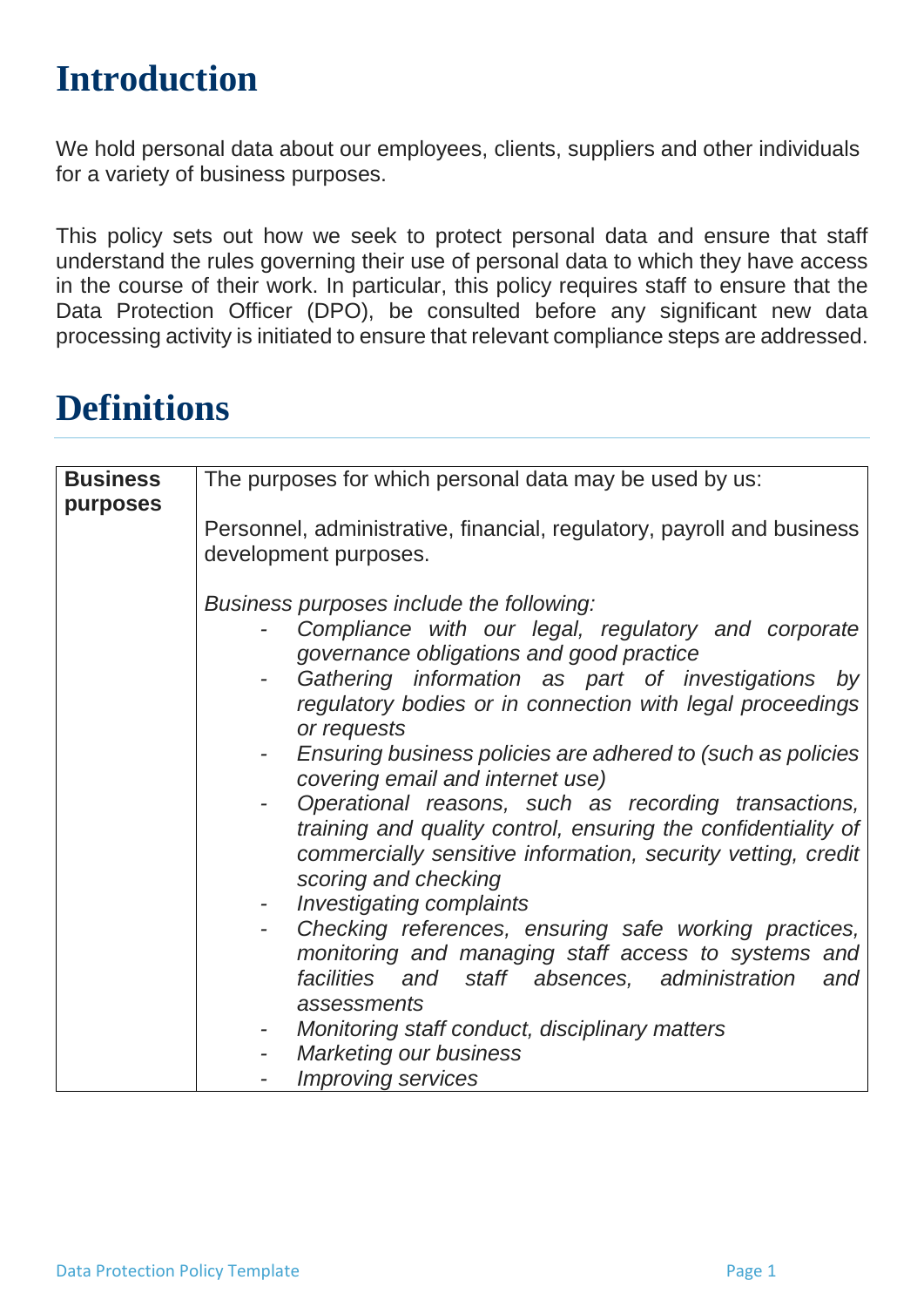| <b>Personal</b><br>data       | Information relating to identifiable individuals, such as job applicants,<br>current and former employees, agency, contract and other staff,<br>clients, suppliers and marketing contacts.                                                                                                                                                                 |  |
|-------------------------------|------------------------------------------------------------------------------------------------------------------------------------------------------------------------------------------------------------------------------------------------------------------------------------------------------------------------------------------------------------|--|
|                               | Personal data we gather may include: individuals' contact details,<br>educational background, financial and pay details, details of<br>certificates and diplomas, education and skills, marital status,<br>nationality, job title, and CV.                                                                                                                 |  |
| Sensitive<br>personal<br>data | Personal data about an individual's racial or ethnic origin, political<br>opinions, religious or similar beliefs, trade union membership (or non-<br>membership), physical or mental health or condition, criminal<br>offences, or related proceedings—any use of sensitive personal data<br>should be strictly controlled in accordance with this policy. |  |

### **Scope**

This policy applies to all staff. You must be familiar with this policy and comply with its terms.

This policy supplements our other policies relating to internet and email use. We may supplement or amend this policy by additional policies and guidelines from time to time. Any new or modified policy will be circulated to staff before being adopted.

#### Who is responsible for this policy?

As our Data Protection Officer, [Andrew Moulton] has overall responsibility for the day-to-day implementation of this policy.

### **Our procedures**

#### Fair and lawful processing

We must process personal data fairly and lawfully in accordance with individuals' rights. This generally means that we should not process personal data unless the individual whose details we are processing has consented to this happening.

**The Data Protection Officer's responsibilities:**

- Keeping the board updated about data protection responsibilities, risks and issues
- Reviewing all data protection procedures and policies on a regular basis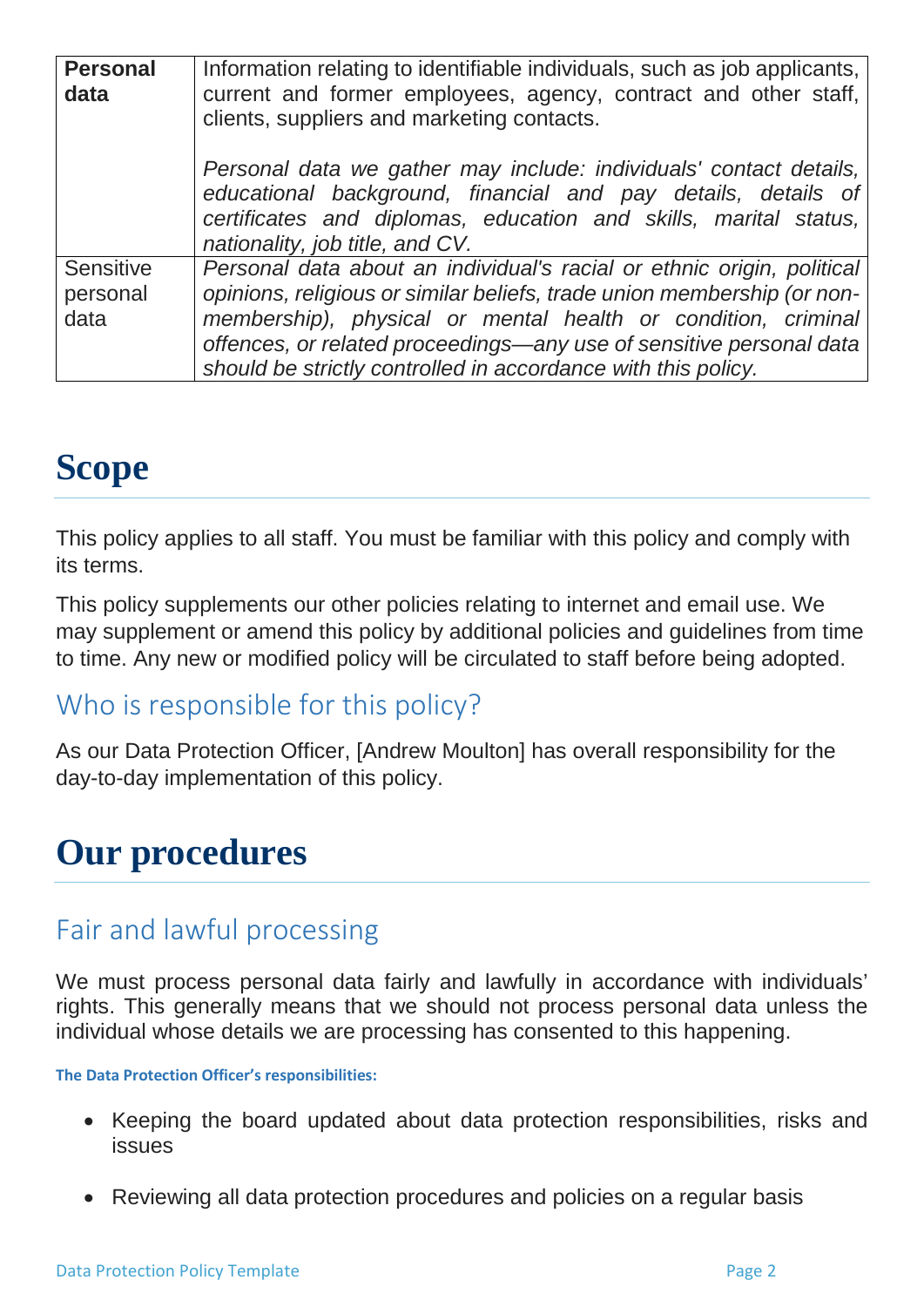- Arranging data protection training and advice for all staff members and those included in this policy
- Answering questions on data protection from staff, board members and other stakeholders
- Responding to individuals such as clients and employees who wish to know which data is being held on them by Sonning Parish Council
- Checking and approving with third parties that handle the company's data any contracts or agreement regarding data processing

#### Responsibilities of the IT Manager

- Ensure all systems, services, software and equipment meet acceptable security standards
- Checking and scanning security hardware and software regularly to ensure it is functioning properly
- Researching third-party services, such as cloud services the company is considering using to store or process data

#### Responsibilities of the Marketing Manager

- Approving data protection statements attached to emails and other marketing copy
- Addressing data protection queries from clients, target audiences or media outlets
- Coordinating with the DPO to ensure all marketing initiatives adhere to data protection laws and the company's Data Protection Policy

#### **The processing of all data must be:**

- Necessary to deliver our services
- In our legitimate interests and not unduly prejudice the individual's privacy
- In most cases this provision will apply to routine business data processing activities.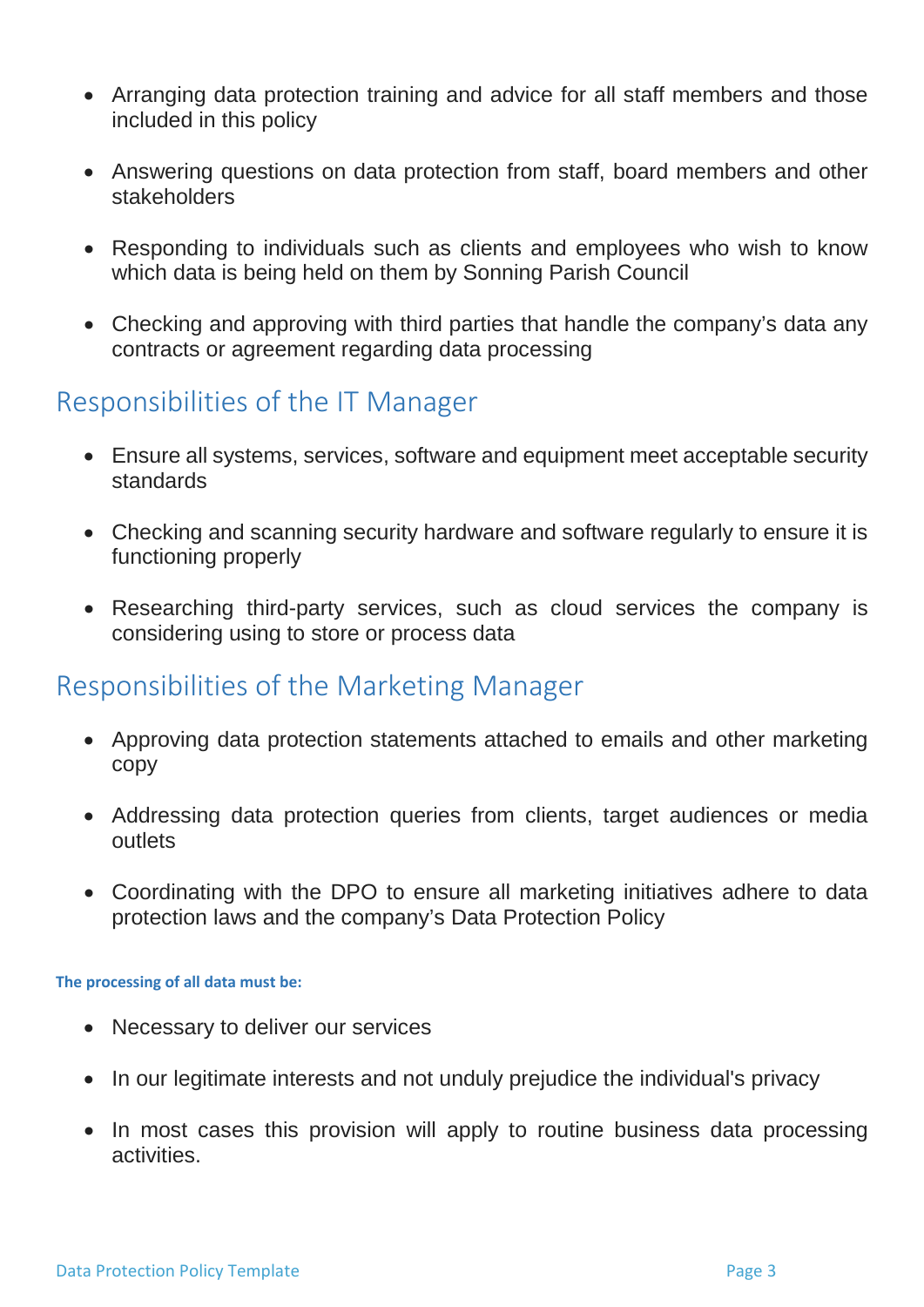Our Terms of Business contains a Privacy Notice to clients on data protection.

The notice:

- Sets out the purposes for which we hold personal data on customers and employees
- Highlights that our work may require us to give information to third parties such as expert witnesses and other professional advisers
- Provides that customers have a right of access to the personal data that we hold about them

### Sensitive personal data

In most cases where we process sensitive personal data we will require the data subject's *explicit* consent to do this unless exceptional circumstances apply or we are required to do this by law (e.g. to comply with legal obligations to ensure health and safety at work). Any such consent will need to clearly identify what the relevant data is, why it is being processed and to whom it will be disclosed.

#### Accuracy and relevance

We will ensure that any personal data we process is accurate, adequate, relevant and not excessive, given the purpose for which it was obtained. We will not process personal data obtained for one purpose for any unconnected purpose unless the individual concerned has agreed to this or would otherwise reasonably expect this.

Individuals may ask that we correct inaccurate personal data relating to them. If you believe that information is inaccurate you should record the fact that the accuracy of the information is disputed and inform the DPO, Andrew Moulton.

#### Your personal data

You must take reasonable steps to ensure that personal data we hold about you is accurate and updated as required. For example, if your personal circumstances change, please inform the Data Protection Officer so that they can update your records.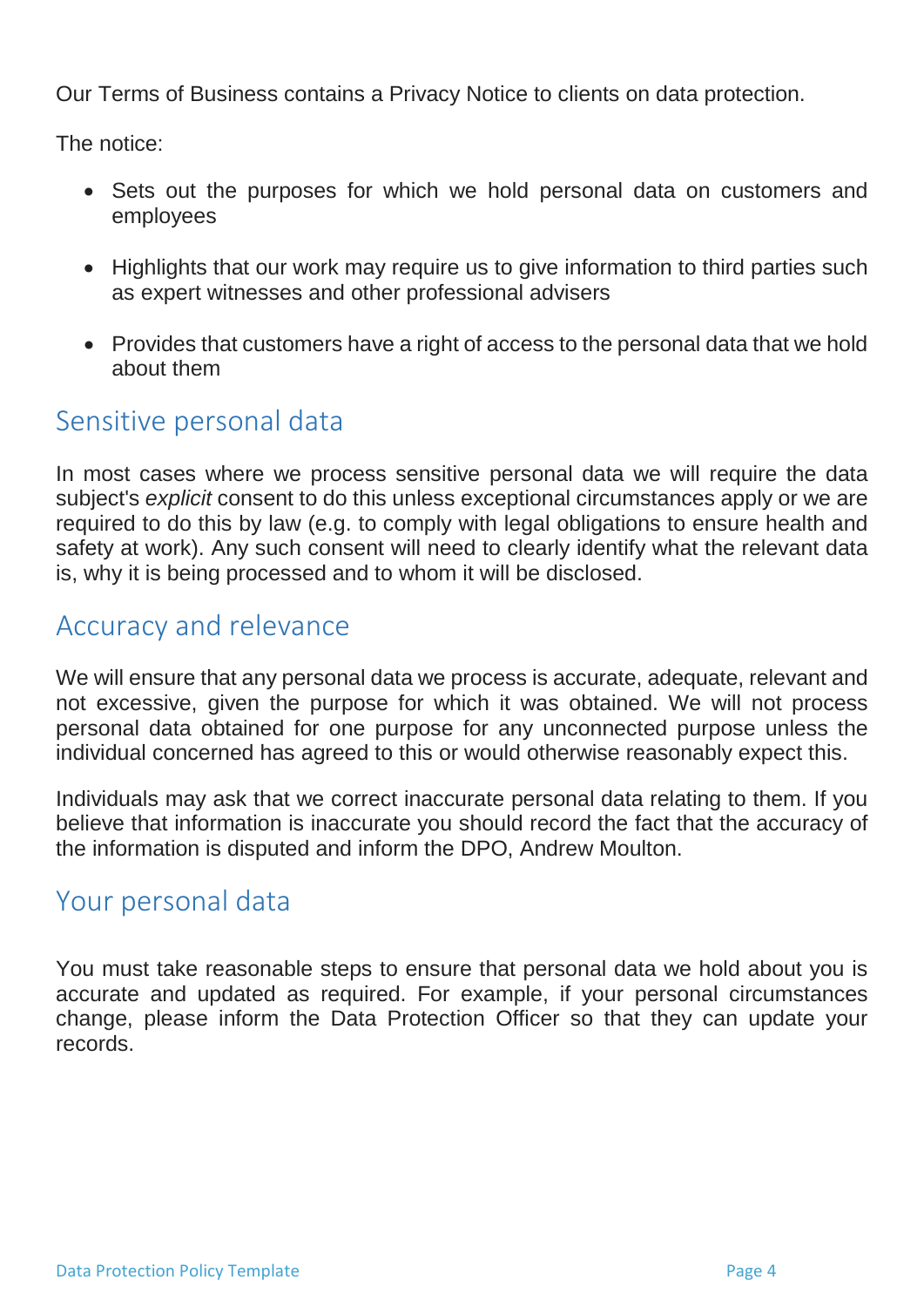#### Data security

You must keep personal data secure against loss or misuse. Where other organisations process personal data as a service on our behalf, the DPO will establish what, if any, additional specific data security arrangements need to be implemented in contracts with those third party organisations.

#### Storing data securely

- In cases when data is stored on printed paper, it should be kept in a secure place where unauthorised personnel cannot access it
- Printed data should be shredded when it is no longer needed
- Data stored on a computer should be protected by strong passwords that are changed regularly. We encourage all staff to use a [password manager](http://cybersecurityzen.com/cybersecurity/keep-data-safe-rise-password-managers-1654/) to create and store their passwords.
- Data stored on CDs or memory sticks must be locked away securely when they are not being used
- The DPO must approve any cloud used to store data
- Servers containing personal data must be kept in a secure location, away from general office space
- Data should be regularly backed up in line with the company's backup procedures
- Data should never be saved directly to mobile devices such as laptops, tablets or smartphones
- All servers containing sensitive data must be approved and protected by security software and strong firewall.

#### Data retention

We must retain personal data for no longer than is necessary. What is necessary will depend on the circumstances of each case, taking into account the reasons that the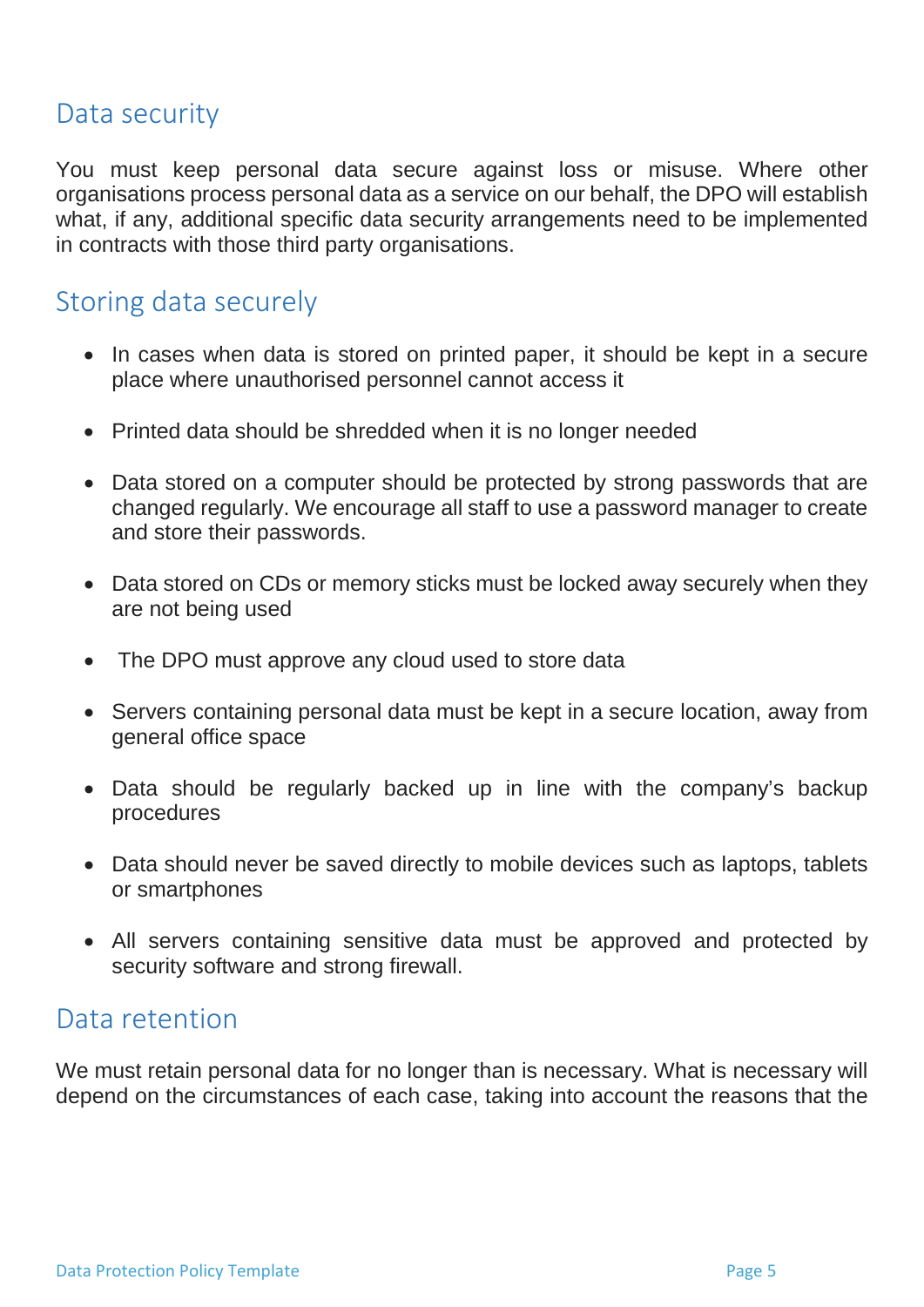personal data was obtained, but should be determined in a manner consistent with our data retention guidelines.

#### Transferring data internationally

There are restrictions on international transfers of personal data. You must not transfer personal data anywhere outside the UK without first consulting the Data Protection Officer.

### **Subject access requests**

Please note that under the Data Protection Act 1998, individuals are entitled, subject to certain exceptions, to request access to information held about them.

If you receive a subject access request, you should refer that request immediately to the DPO. We may ask you to help us comply with those requests.

Please contact the Data Protection Officer if you would like to correct or request information that we hold about you. There are also restrictions on the information to which you are entitled under applicable law.

#### Processing data in accordance with the individual's rights

You should abide by any request from an individual not to use their personal data for direct marketing purposes and notify the DPO about any such request.

Do not send direct marketing material to someone electronically (e.g. via email) unless you have an existing business relationship with them in relation to the services being marketed.

Please contact the DPO for advice on direct marketing before starting any new direct marketing activity.

#### **Training**

All staff will receive training on this policy. New joiners will receive training as part of the induction process. Further training will be provided at least every two years or whenever there is a substantial change in the law or our policy and procedure.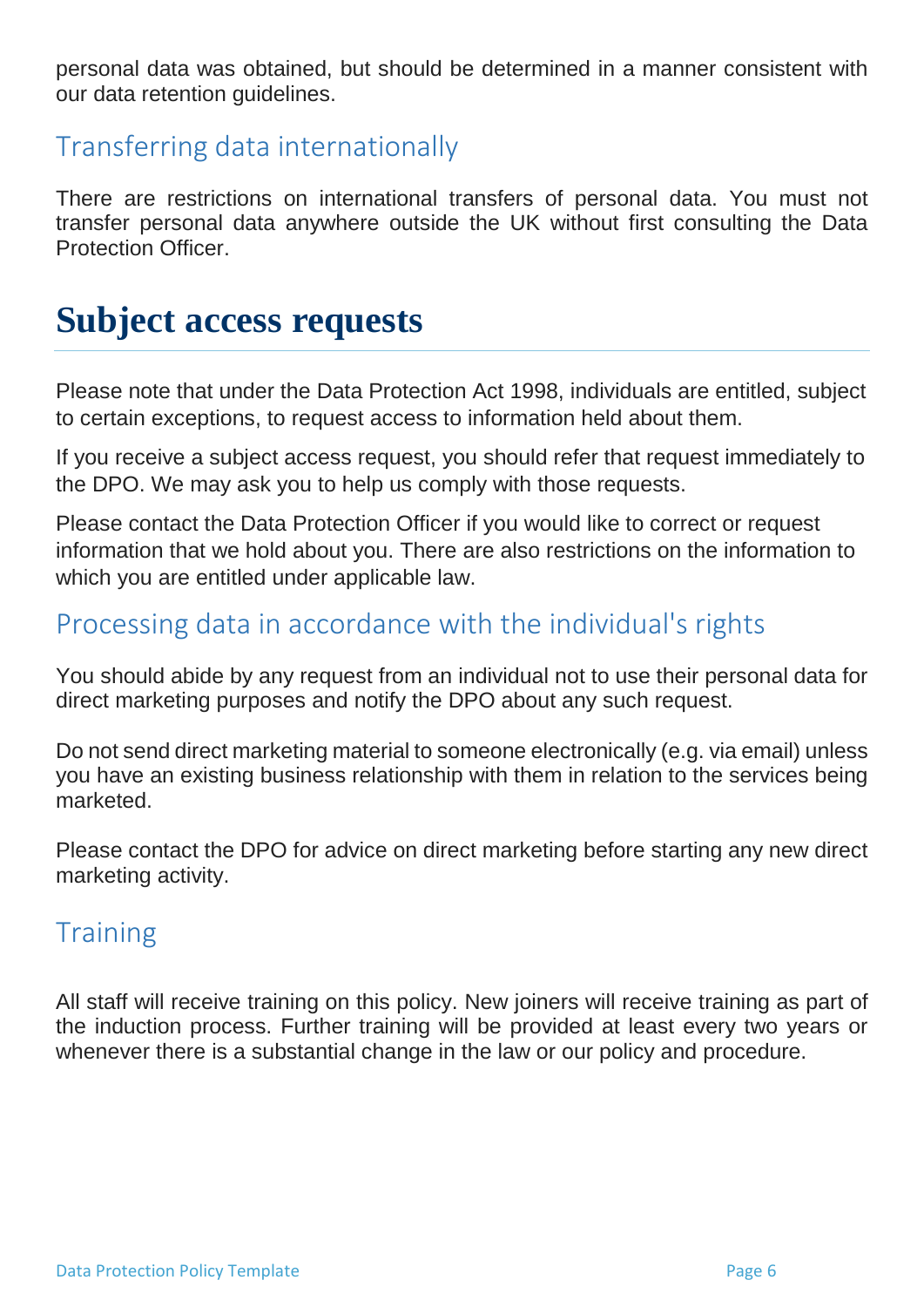Training is provided through an in-house seminar on a regular basis.

It will cover:

- The law relating to data protection
- Our data protection and related policies and procedures.

Completion of training is compulsory.

## **GDPR provisions**

Where not specified previously in this policy, the following provisions will be in effect on or before 25 May 2018.

#### Privacy Notice - transparency of data protection

Being transparent and providing accessible information to individuals about how we will use their personal data is important for our organisation. The following are details on how we collect data and what we will do with it:

| What information is being collected?                    |  |
|---------------------------------------------------------|--|
| Who is collecting it?                                   |  |
| How is it collected?                                    |  |
| Why is it being collected?                              |  |
| How will it be used?                                    |  |
| Who will it be shared with?                             |  |
| Identity and contact details of any data<br>controllers |  |
| Details of transfers to third country and<br>safeguards |  |
| <b>Retention period</b>                                 |  |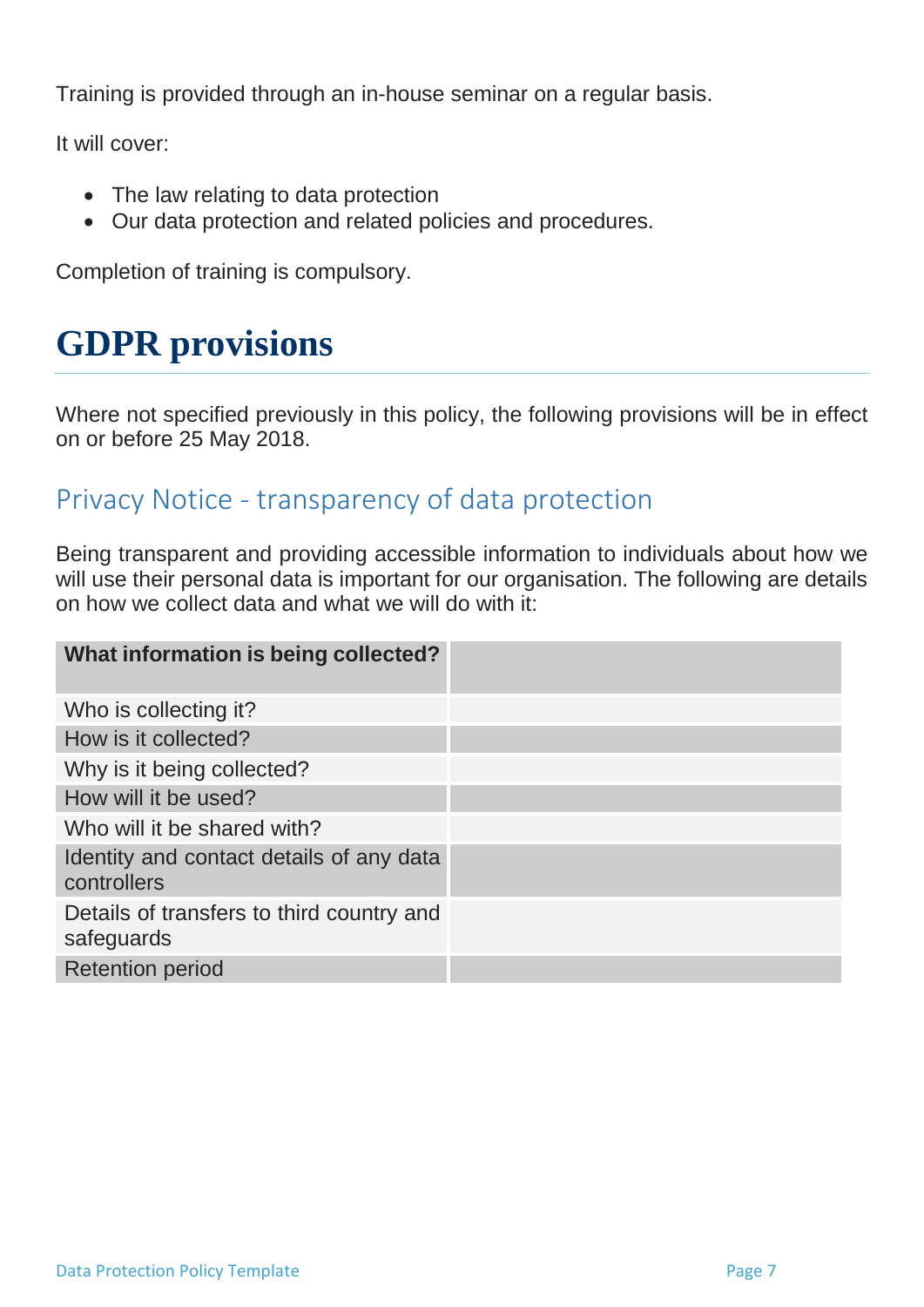#### Conditions for processing

We will ensure any use of personal data is justified using at least one of the conditions for processing and this will be specifically documented. All staff who are responsible for processing personal data will be aware of the conditions for processing. The conditions for processing will be available to data subjects in the form of a privacy notice.

#### Justification for personal data

We will process personal data in compliance with all six data protection principles.

We will document the additional justification for the processing of sensitive data, and will ensure any biometric and genetic data is considered sensitive.

#### Consent

The data that we collect is subject to active consent by the data subject. This consent can be revoked at any time.

### Criminal record checks

Any criminal record checks are justified by law. Criminal record checks cannot be undertaken based solely on the consent of the subject.

#### Data portability

Upon request, a data subject should have the right to receive a copy of their data in a structured format. These requests should be processed within one month, provided there is no undue burden and it does not compromise the privacy of other individuals. A data subject may also request that their data is transferred directly to another system. This must be done for free.

### Right to be forgotten

A data subject may request that any information held on them is deleted or removed, and any third parties who process or use that data must also comply with the request. An erasure request can only be refused if an exemption applies.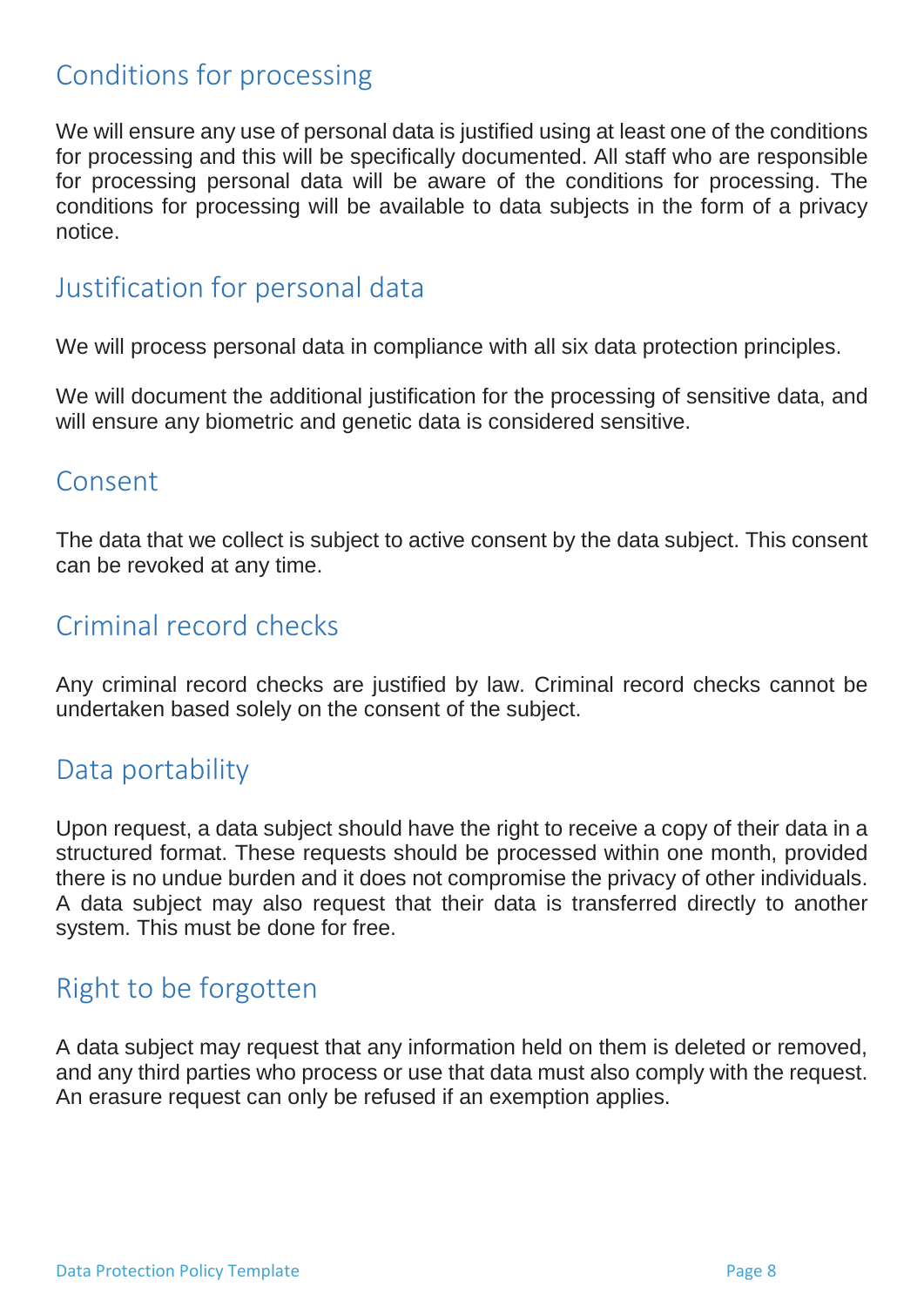### Privacy by design and default

Privacy by design is an approach to projects that promote privacy and data protection compliance from the start. The DPO will be responsible for conducting Privacy Impact Assessments and ensuring that all IT projects commence with a privacy plan.

When relevant, and when it does not have a negative impact on the data subject, privacy settings will be set to the most private by default.

#### International data transfers

No data may be transferred outside of the EEA without first discussing it with the data protection officer. Specific consent from the data subject must be obtained prior to transferring their data outside the EEA.

#### Data audit and register

Regular data audits to manage and mitigate risks will inform the data register. This contains information on what data is held, where it is stored, how it is used, who is responsible and any further regulations or retention timescales that may be relevant.

#### Reporting breaches

All members of staff have an obligation to report actual or potential data protection compliance failures. This allows us to:

- Investigate the failure and take remedial steps if necessary
- Maintain a register of compliance failures
- Notify the Supervisory Authority (SA) of any compliance failures that are material either in their own right or as part of a pattern of failures

Please refer to our Compliance Failure Policy for our reporting procedure.

#### Monitoring

Everyone must observe this policy. The DPO has overall responsibility for this policy. They will monitor it regularly to make sure it is being adhered to.